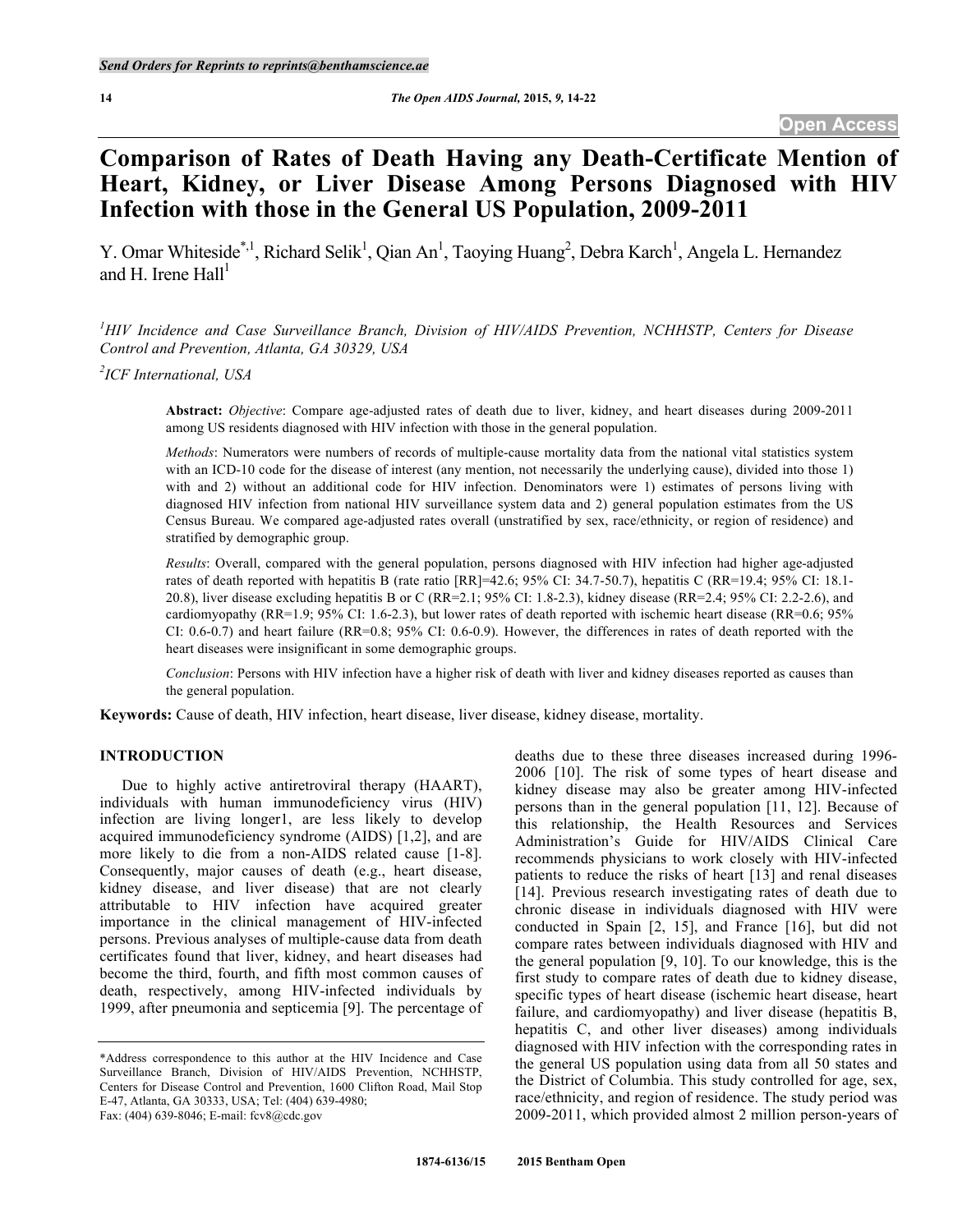follow-up. This analysis was not limited to underlying causes of death because such a limitation might conceal a cause of interest among deaths for which the underlying cause was HIV infection.

Our comparison of death rates could be biased by underreporting of heart, liver, or kidney disease on death certificates that report HIV infection. To look for evidence suggesting this, we also measured the percentage of death certificates in which HIV infection was the only cause reported (except for cardiac arrest or respiratory arrest) among death certificates with any mention of HIV infection. These would represent instances of under-reporting of other causes if it is assumed that HIV infection can cause death only through other diseases due to the HIV infection.

# **METHODS**

Linkage of multiple-cause death-certificate data to persons reported to the national HIV surveillance system is incomplete at the individual level. To calculate causespecific national death rates for individuals diagnosed with HIV infection, therefore, we used an "ecologic" method, defining numerators and denominators at only aggregate, demographic-group levels. We chose 2009 as the beginning of the study period because it followed the first year (2008) in which all 50 states and the District of Columbia had implemented confidential name-based reporting of HIV infection. Earlier then, health departments in some jurisdictions did not collect data on non-AIDS cases of HIV infection or accepted codes in places of names (which made removal of duplicate reports more difficult).

## **Numerators**

To determine the number of deaths caused by HIV, we used the multiple-cause mortality data compiled by the National Center for Health Statistics (NCHS) through the National Vital Statistics System (NVSS). Mortality data from the NVSS included demographic, geographic, and cause-of-death information on all deaths among US residents that occurred in the United States. As a surrogate for the cause-specific number of deaths in the HIV-infected US population, we used the number of death certificates that mentioned both HIV infection and one or more of the other causes of death of interest--kidney disease, ischemic heart disease, heart failure, cardiomyopathy, hepatitis B, hepatitis C or other liver disease (excluding hepatitis B and C), regardless of which cause of death was designated the underlying cause. These would be underestimates to the extent that they omitted deaths of HIV-infected persons whose death certificates did not mention HIV infection. Conversely, as a surrogate for the numbers of deaths in the population without HIV infection (approximated by the general population), we used all death certificates that mentioned the diseases of interest but did not mention HIV infection. These would be overestimates to the extent that they included deaths of HIV-infected persons whose death certificates did not mention HIV infection. We selected the subcategories for liver disease (hepatitis B, hepatitis C, and liver disease excluding hepatitis B and C) based on previously published research associating HIV infection with these diseases [12,17-22]; subcategories for heart disease

(ischemic heart disease, heart failure, cardiomyopathy) were also selected based on previous research [23-26].

HIV infection was identified by an International Classification of Diseases (ICD-10) code in the range B20.0—B24 or R75; liver disease was identified by an ICD-10 code in the ranges B15.0—B19.9 (viral hepatitis), C22.0 (primary liver cancer), and K70.0—K76.9 (other liver diseases); hepatitis B was identified by ICD-10 codes B16.0—B16.9, B17.0, B18.0, and B18.1; hepatitis C was identified by ICD-10 codes B17.1 and B18.2. Kidney disease was identified by an ICD-10 code in the range N00.0— N28.9. Ischemic heart disease was identified by an ICD-10 code in the range I20-I25; cardiomyopathy was identified by an ICD-10 code of I50; and heart failure was identified by an ICD-10 code of I42. Decedents reported with more than one of the diseases of interest were counted more than once (in an independent analysis for each disease).

## **Denominators**

As a surrogate for the HIV-infected US population, we used the estimated numbers of persons diagnosed with HIV infection who were alive during 2009-2011, based on cases reported to the national HIV surveillance system as of December 31, 2012. In addition to allowing a lag of at least 12 months (between December 2011 and December 2012) for delays in reports of diagnoses and deaths, our estimates were weighted to adjust for reporting delays. The population of poeple diagnosed with HIV infection who were at risk of death in each year, 2009, 2010 and 2011, was estimated as the number of persons living with HIV infection at the beginning of each of these years (i.e., those diagnosed in previous years minus those who had died), plus the number of patients who were diagnosed and died in the same year, all adjusted for reporting delays [27]. Mid-year estimates of the general US population (surrogate for the population without HIV infection) in 2009, 2010, and 2011 were obtained from the US Bureau of the Census [28, 29]. Our use of the general population as a denominator slightly overestimates the population not infected with HIV infection, because it includes HIV-infected persons.

# **Rates**

For each of the causes of death, we calculated the rate of death with any mention of that cause on the death certificate in the population diagnosed with HIV infection and in the general population. The rate was age-adjusted using the 2000 projected US Population [30]. To calculate average annual rates over the entire study period (2009-2011), the numerators were the sum of deaths in the 3-year period and the denominators were the multi-year sums of the populations for each year (2009-2011) (person-years at risk). We divided the age-adjusted rate in the population diagnosed with HIV infection by the age-adjusted rate in the general population to calculate the ratio of age-adjusted rates (rate ratio) and its 95% confidence interval.

To calculate the percentage of deaths in which HIV infection was the only cause (except for cardiac or respiratory arrest) reported among death certificates with any mention of HIV infection, we linked a value of zero to ICD codes for HIV infection, cardiac arrest, and respiratory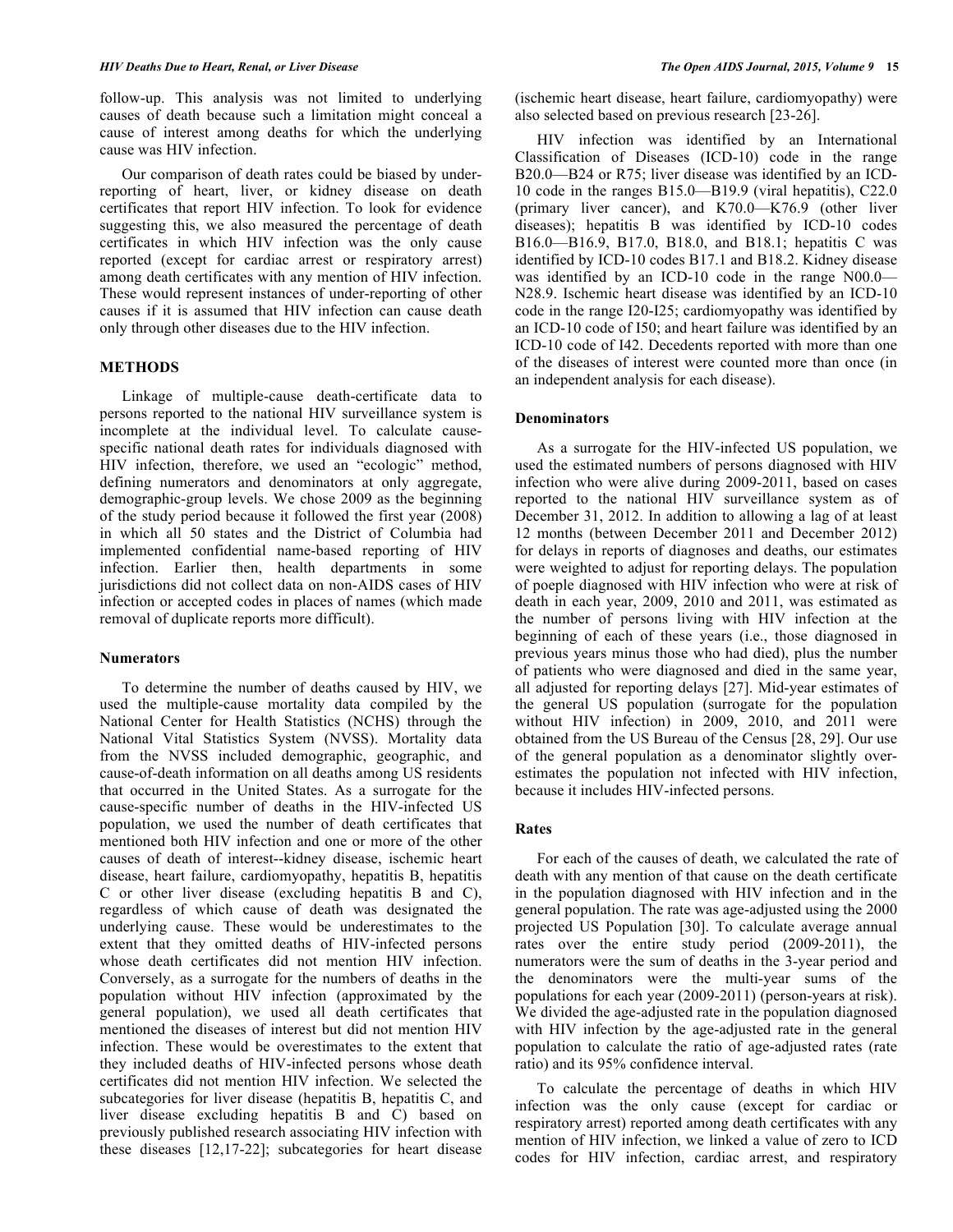arrest, and linked a value of one (1) to every other ICD code. Then we summed those linked values for each death, and identified deaths comprising the numerator of the percentage as those for which this sum was zero.

# **RESULTS**

Most individuals diagnosed with HIV infection who died during the study period were male, black/African American (hereafter referred to as black), and lived in the South. The same was true for the individuals not diagnosed with HIV infection who died in the study period (Table **1**).

#### **Death Due to Hepatitis B**

Overall, individuals with diagnosed HIV infection had rates of death due to hepatitis B that were 43 times that of the general population (Table **1**). For each sex, persons diagnosed with HIV infection had a higher rate of death due to hepatitis B than their counterparts in the general population. Among women the rate ratio (RR) was 52.2, with a 95% confidence interval (CI) of 24.6-79.8; among men the RR was 30.6 (95% CI: 24.4-36.9) (Table **1**). In every racial/ethnic group, individuals diagnosed with HIV infection had higher rates of death due to hepatitis B than those of the same racial/ethnic group in the general population (Table **1**). Among racial/ethnic groups, whites had the highest rate (RR=78.3; 95% CI: 54.1-102.4), with Hispanics/Latinos second (RR=36.6; 95%CI: 13.1-60.2), followed by blacks (RR=24.1; 95%CI: 18.0-30.1) (Table **1**). In every region of residence, persons with diagnosed HIV infection had higher rates compared to the general population with the highest rates occurring in the Midwest (RR=48.6; 95%) CI: 36.0-61.2) (Table **1**).

#### **Deaths Due to Hepatitis C**

Both women (RR=30.3; 95% CI: 26.6-33.9) and men (RR=13.7; 95% CI: 12.6-14.8) with diagnosed HIV infection had significantly higher rates of death due to hepatitis C than their counterparts in the general population (Table **1**). The same was true for every racial/ethnic group, with whites diagnosed with HIV infection having the largest differences in rates of death due to hepatitis C compared to whites in the general population (RR=18.0; 95% CI: 16.5-19.5) (Table **1**). In every region of residence, persons with diagnosed HIV infection had higher rates compared to the general population with the highest rates in the Northeast (RR=27.8; 95% CI: 24.6-31.1) (Table **1**).

# **Death Due to Liver Disease Excluding Hepatitis B or C**

For each sex, persons diagnosed with HIV infection had significantly higher rates of death due to liver disease excluding hepatitis B or C than their counterparts in the general population (among women the rate ratio [RR] was 1.9, with a 95% confidence interval [CI] of 1.6-2.2; among men the RR was 1.7 (95% CI: 1.5-1.9) (Table **1**). In almost every racial/ethnic group, persons diagnosed with HIV infection had significantly higher rates of death due to liver disease excluding hepatitis B or C than those of the same racial/ethnic group in the general population. Among racial/ethnic groups, the RR ranged from 1.6 ; 95% CI: 1.1-2.2 for Hispanics/Latinos) to 2.3 (95% CI: 1.9-2.8 for whites). Only individuals in the other race/ethnicity category did not have a significantly higher rate of death than the general population. In every region of residence, persons with diagnosed HIV infection had higher rates compared to the general population, with the RR ranging from 1.8 (95% CI: 1.4- 2.3) in the Midwest to 2.3 (95% CI: 1.6-2.9) in the West (Table **1**).

A strong association between HIV infection and hepatitis B and C was also shown simply by the overlapping distribution of causes of deaths (without calculating death rates). The percentage of deaths reported with HIV infection was much higher among deaths reported with hepatitis B (10.5%), hepatitis C (5.3%), or both (14.8%), than among those reported with only other liver diseases  $(0.6\%)$  (p<0.0001, chi-square test). Conversely, the percentage of deaths reported with hepatitis B or C among deaths reported with HIV infection was more than ten times that among deaths not reported with HIV infection. Among all 29,614 deaths in 2009-2011 reported with HIV infection, 384 (1.30%) were reported with hepatitis B but not C; 2,768 (9.35%) with hepatitis C but not B, and 243 (0.82%) with both. In contrast, among the 7,422,714 deaths in the same period not reported with HIV infection, 3,660 (0.05%) were reported with hepatitis B but not C; 48,219 (0.65%) with hepatitis C but not B; and 1,445 (0.02%) with both.

#### **Deaths Due to Kidney Disease**

Females (RR=3.5; 95% CI: 3.1-4.0) and males (RR=1.8; 95% CI: 1.6-2.0) diagnosed with HIV infection had significantly higher rates of death with any mention of kidney disease compared to their counterparts in the general population (Table **2**). In almost every racial/ethnic group, persons diagnosed with HIV infection had significantly higher rates of death with any mention of kidney disease than those of the same racial/ethnic group in the general population. Among race/ethnicities, blacks with HIV infection had the largest difference in rate of death with any mention of kidney disease when compared with their counterpart in the general population (RR=2.0; 95% CI: 1.9-2.2) (Table **2**). In every region of residence at death, persons diagnosed with HIV infection had significantly higher rates of death with any mention of kidney disease compared to the general population, with the highest rate ratio being among individuals residing in the South (RR=2.9; 95% CI=2.2-3.6) (Table **2**).

### **Deaths Due to Ischemic Heart Disease**

Unlike the previous findings with certain types of liver disease and with kidney disease, females (RR=0.7; 95% CI: 0.5-0.8) and males (RR=0.5; 95% CI=0.4-0.6) diagnosed with HIV infection had significantly lower rates of death due to ischemic heart disease compared to their counterparts in the general population (Table **3**). The findings were similar among almost all racial/ethnic groups (except Hispanics/ Latinos) and in every region of residence (Table **3**).

## **Deaths Due to Heart Failure**

Males diagnosed with HIV infection had a significantly lower rate of death due to heart failure than their counterparts in the general population (RR=0.6; 95% CI: 0.5-0.7). The same was true for blacks (RR=0.7; 95% CI: 0.6-0.8) and individuals who resided in the Northeast (RR=0.7; 95% CI: 0.5-0.9) and in the South (RR=0.7; 95% CI: 0.5-0.8).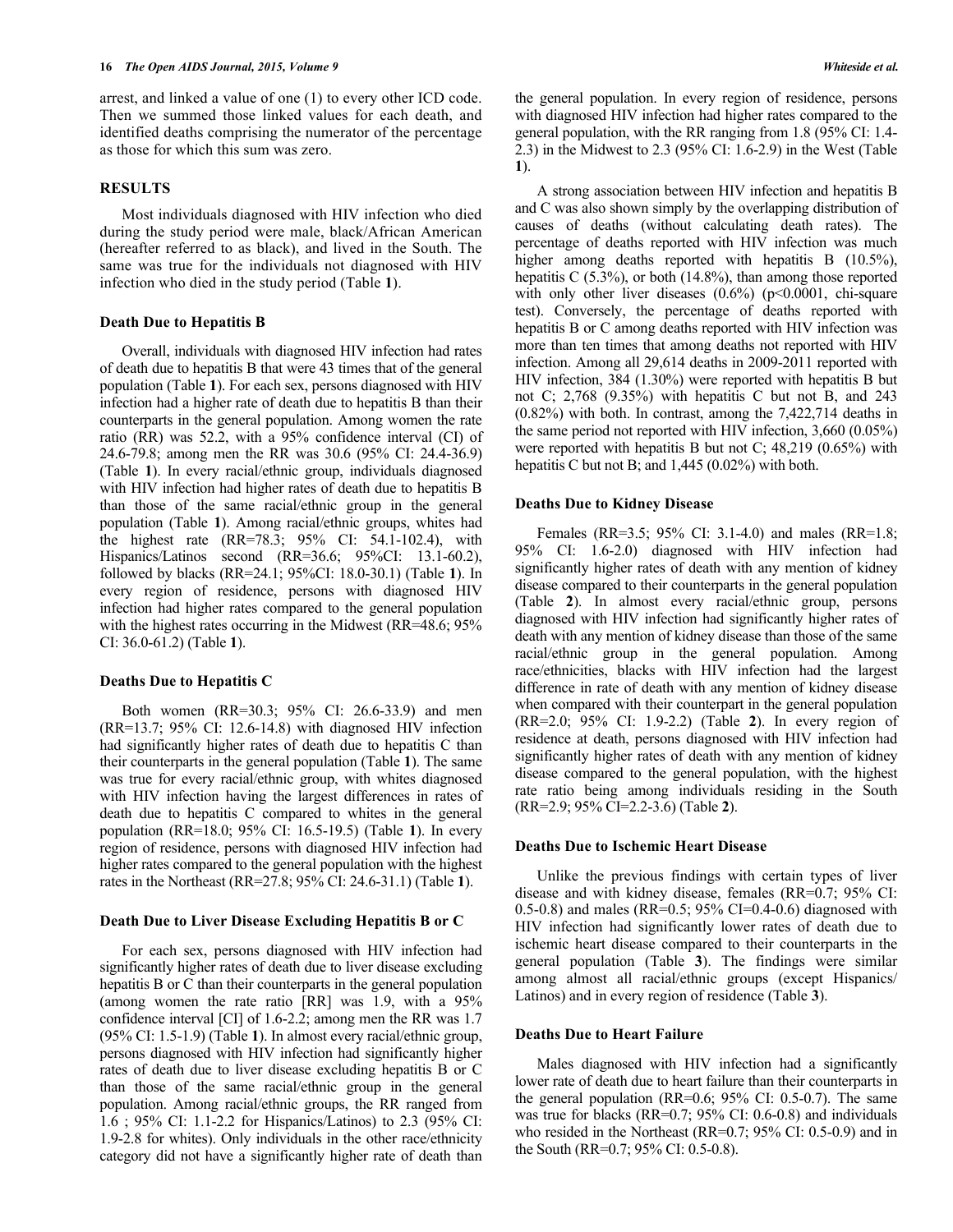Table 1. Rates of death with any mention of hepatitis  $B^a$ , hepatitis  $C^b$ , and other liver disease<sup>c</sup> excluding hepatitis B or hepatitis C, **among persons diagnosed with HIV infection<sup>d</sup> and the general population, by demographic characteristics, United States, 2009-2011.**

| Rates of Death with Hepatitis B <sup>a</sup>                                 |        |                                                       |                                              |               |                                                       |      |                         |                  |  |  |
|------------------------------------------------------------------------------|--------|-------------------------------------------------------|----------------------------------------------|---------------|-------------------------------------------------------|------|-------------------------|------------------|--|--|
|                                                                              |        | Diagnosed with HIV Infection <sup>d</sup>             |                                              |               | <b>General Population</b>                             |      |                         |                  |  |  |
|                                                                              | Deaths | Person-Years at Risk   Age-Adjusted Rate <sup>e</sup> |                                              | <b>Deaths</b> | Person-Years at Risk   Age-Adjusted Rate <sup>e</sup> |      | Rate Ratio <sup>t</sup> | 95% CI           |  |  |
| Sex at Birth <sup>g</sup>                                                    |        |                                                       |                                              |               |                                                       |      |                         |                  |  |  |
| Female                                                                       | 97     | 648,195                                               | 13.0                                         | 1,346         | 471,499,051                                           | 0.2  | 52.2                    | $(24.6 - 79.8)$  |  |  |
| Male                                                                         | 571    | 1,935,792                                             | 23.0                                         | 3,653         | 456,194,614                                           | 0.8  | 30.6                    | $(24.4 - 36.9)$  |  |  |
| <b>Race/Ethnicity</b>                                                        |        |                                                       |                                              |               |                                                       |      |                         |                  |  |  |
| Hispanic/Latino                                                              | 74     | 488,058                                               | 16.3                                         | 418           | 152, 163, 251                                         | 0.4  | 36.6                    | $(13.1 - 60.2)$  |  |  |
| <b>Black/African American</b>                                                | 293    | 1,128,187                                             | 19.9                                         | 919           | 118,597,589                                           | 0.8  | 24.1                    | $(18.0 - 30.1)$  |  |  |
| White                                                                        | 287    | 874,839                                               | 24.7                                         | 2,410         | 600,612,647                                           | 0.3  | 78.3                    | $(54.1 - 102.4)$ |  |  |
| Other                                                                        | 14     | 92,913                                                | 17.4                                         | 1,252         | 56,320,178                                            | 2.5  | 7.0                     | $(0.5-13.5)$     |  |  |
| <b>Region of Residence</b>                                                   |        |                                                       |                                              |               |                                                       |      |                         |                  |  |  |
| Midwest                                                                      | 75     | 299,821                                               | 14.2                                         | 670           | 200,883,730                                           | 0.3  | 48.6                    | $(36.0 - 61.2)$  |  |  |
| Northeast                                                                    | 176    | 697,195                                               | 18.9                                         | 878           | 166,020,807                                           | 0.5  | 41.7                    | $(28.8 - 54.6)$  |  |  |
| South                                                                        | 271    | 1,095,263                                             | 20.1                                         | 1,775         | 344,452,880                                           | 0.5  | 42.7                    | $(31.1 - 54.4)$  |  |  |
| West                                                                         | 146    | 491,721                                               | 28.3                                         | 1,676         | 216,336,248                                           | 0.7  | 38.2                    | $(18.2 - 58.2)$  |  |  |
| <b>Overall</b> <sup>h</sup>                                                  | 668    | 2,584,001                                             | 20.8                                         | 4.999         | 927,693,665                                           | 0.5  | 42.6                    | $(34.6 - 50.7)$  |  |  |
|                                                                              |        |                                                       | Rates of death with hepatitis C <sup>c</sup> |               |                                                       |      |                         |                  |  |  |
| Sex at birth <sup>g</sup>                                                    |        |                                                       |                                              |               |                                                       |      |                         |                  |  |  |
| Female                                                                       | 715    | 648,195                                               | 79.1                                         | 14,338        | 471,499,051                                           | 2.6  | 30.3                    | $(26.6 - 33.9)$  |  |  |
| Male                                                                         | 2330   | 1,935,792                                             | 93.1                                         | 34,900        | 456,194,614                                           | 6.8  | 13.7                    | $(12.6 - 14.8)$  |  |  |
| Race/Ethnicity                                                               |        |                                                       |                                              |               |                                                       |      |                         |                  |  |  |
| Hispanic/Latino                                                              | 534    | 488,058                                               | 95.3                                         | 7,040         | 152163251                                             | 6.9  | 13.7                    | $(11.0 - 16.5)$  |  |  |
| <b>Black/African American</b>                                                | 1,379  | 1,128,187                                             | 106.9                                        | 8,472         | 118,597,589                                           | 7.3  | 14.6                    | $(13.0 - 16.1)$  |  |  |
| White                                                                        | 1,084  | 874,839                                               | 73.4                                         | 31,787        | 600,612,647                                           | 4.1  | 18.0                    | $(16.5-19.5)$    |  |  |
| Other                                                                        | 48     | 92,913                                                | 51.6                                         | 1,939         | 56,320,178                                            | 3.9  | 13.1                    | $(6.9-19.4)$     |  |  |
| <b>Region of Residence</b>                                                   |        |                                                       |                                              |               |                                                       |      |                         |                  |  |  |
| Midwest                                                                      | 251    | 299,821                                               | 64.7                                         | 7,319         | 200,883,730                                           | 3.1  | 20.9                    | $(16.8 - 25.0)$  |  |  |
| Northeast                                                                    | 1046   | 697,195                                               | 101.4                                        | 7,301         | 166,020,807                                           | 3.6  | 27.8                    | $(24.6 - 31.1)$  |  |  |
| South                                                                        | 1181   | 1,095,263                                             | 88.5                                         | 18,256        | 344,452,880                                           | 4.7  | 18.9                    | $(16.9 - 21.0)$  |  |  |
| West                                                                         | 567    | 491,721                                               | 85.5                                         | 16,362        | 216,336,248                                           | 6.9  | 12.4                    | $(10.4 - 14.4)$  |  |  |
| Overall <sup>h</sup>                                                         | 3,045  | 2,584,001                                             | 89.9                                         | 49,238        | 927,693,665                                           | 4.6  | 19.4                    | $(18.1 - 20.8)$  |  |  |
| Rates of death with liver disease excluding hepatitis $Bb$ or hepatitis $Cc$ |        |                                                       |                                              |               |                                                       |      |                         |                  |  |  |
| Sex at Birth <sup>g</sup>                                                    |        |                                                       |                                              |               |                                                       |      |                         |                  |  |  |
| Female                                                                       | 276    | 648,195                                               | 30.3                                         | 85,186        | 471,499,051                                           | 15.7 | 1.9                     | $(1.6-2.2)$      |  |  |
| Male                                                                         | 1,166  | 1,935,792                                             | 50.5                                         | 140,390       | 456,194,614                                           | 29.6 | 1.7                     | $(1.5-1.9)$      |  |  |
| Race/Ethnicity                                                               |        |                                                       |                                              |               |                                                       |      |                         |                  |  |  |
| Hispanic/Latino                                                              | 253    | 488,058                                               | 48.7                                         | 27,352        | 152, 163, 251                                         | 29.6 | 1.6                     | $(1.1-2.2)$      |  |  |
| <b>Black/African American</b>                                                | 571    | 1,128,187                                             | 39.3                                         | 22,700        | 118,597,589                                           | 21.0 | 1.9                     | $(1.6-2.1)$      |  |  |
| White                                                                        | 574    | 874,839                                               | 51.1                                         | 166,094       | 600,612,647                                           | 21.8 | 2.3                     | $(1.9-2.8)$      |  |  |
| Other                                                                        | 44     | 92,913                                                | 36.1                                         | 9,430         | 56,320,178                                            | 19.1 | 1.9                     | $(1.0-2.8)$      |  |  |
| <b>Region of Residence</b>                                                   |        |                                                       |                                              |               |                                                       |      |                         |                  |  |  |
| Midwest                                                                      | 153    | 299,821                                               | 37.5                                         | 46,010        | 200,883,730                                           | 20.5 | 1.8                     | $(1.4-2.3)$      |  |  |
| Northeast                                                                    | 330    | 697,195                                               | 36.0                                         | 37,377        | 166,020,807                                           | 19.4 | 1.9                     | $(1.4-2.3)$      |  |  |
| South                                                                        | 673    | 1,095,263                                             | 48.7                                         | 87,053        | 344,452,880                                           | 23.2 | 2.1                     | $(1.8-2.4)$      |  |  |
| West                                                                         | 286    | 491,721                                               | 55.6                                         | 55,136        | 216,336,248                                           | 24.7 | 2.3                     | $(1.6-2.9)$      |  |  |
| Overall <sup>h</sup>                                                         | 1,442  | 2,584,001                                             | 45.6                                         | 225,576       | 927,693,665                                           | 22.2 | 2.1                     | $(1.8-2.3)$      |  |  |

"Identified by an ICD-10 code of B16.0-B16.9, B17.0, B18.0, or 18.1; <sup>b</sup>Identified by an ICD-10 code of B17.1 or B18.2; "Identified by an ICD-10 in the range of B15.0-B18.9, or C22.0, or K70.0-K76.9, but excluding B16.0-B1 years, adjusted for age using the 2000 projected US population; <sup>f</sup>Ratio of age-adjusted rates comparing persons diagnosed with HIV infection to those in the general population; <sup>\*</sup>Ten<br>person years were excluded from the s totals may not equal overall total due to rounding and exclusions; overall total includes 10 person-years contributed by individuals missing information on sex at birth.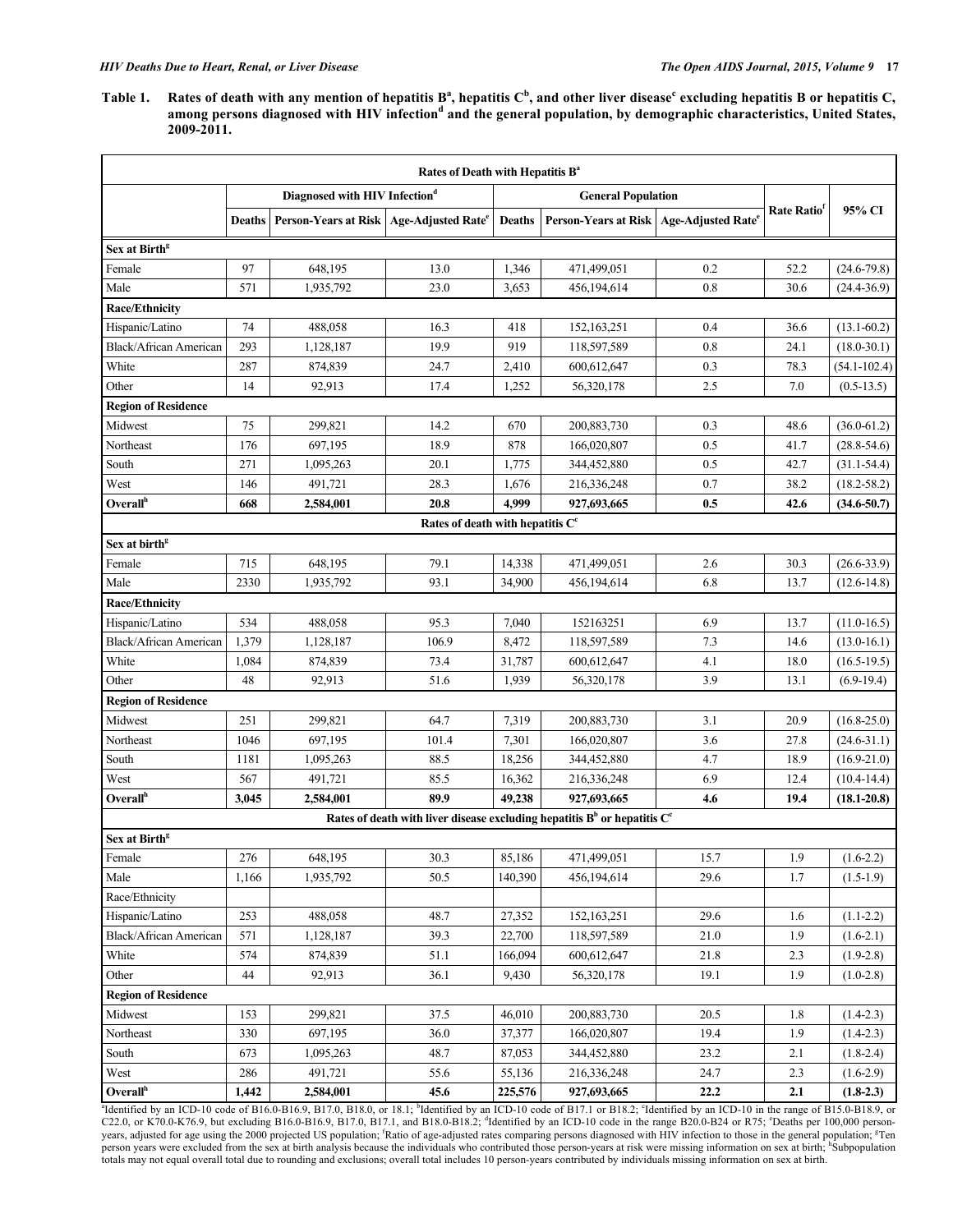**Table 2.** Rates of death with any mention of kidney disease<sup>a</sup> among persons diagnosed with HIV infection<sup>b</sup> and the general **population, by demographic characteristics, United States, 2009-2011.**

|                            | Diagnosed with HIV Infection <sup>b</sup> |                             |                                | <b>General Population</b> |                             |                                | Rate               | 95%           |  |
|----------------------------|-------------------------------------------|-----------------------------|--------------------------------|---------------------------|-----------------------------|--------------------------------|--------------------|---------------|--|
|                            | <b>Deaths</b>                             | <b>Person-Years at Risk</b> | Age-Adjusted Rate <sup>c</sup> | <b>Deaths</b>             | <b>Person-Years at Risk</b> | Age-Adjusted Rate <sup>c</sup> | Ratio <sup>d</sup> | <b>CI</b>     |  |
| Sex at Birth <sup>e</sup>  |                                           |                             |                                |                           |                             |                                |                    |               |  |
| Female                     | 1,238                                     | 648,195                     | 232.3                          | 381,065                   | 471,499,051                 | 65.5                           | 3.5                | $(3.1-4.0)$   |  |
| Male                       | 3,176                                     | 1,935,792                   | 177.7                          | 407,734                   | 456,194,614                 | 98.8                           | 1.8                | $(1.6-2.0)$   |  |
| <b>Race/Ethnicity</b>      |                                           |                             |                                |                           |                             |                                |                    |               |  |
| Hispanic/Latino            | 463                                       | 488,058                     | 106.8                          | 56,081                    | 152, 163, 251               | 76.0                           | 1.4                | $(1.1-1.7)$   |  |
| Black/African American     | 3,006                                     | 1,128,187                   | 283.9                          | 124,113                   | 118,597,589                 | 138.8                          | 2.0                | $(1.9-2.2)$   |  |
| White                      | 900                                       | 874,839                     | 127.3                          | 581,859                   | 600,612,647                 | 72.8                           | 1.7                | $(1.5-2.0)$   |  |
| Other                      | 45                                        | 92,913                      | 95.7                           | 26,746                    | 56,320,178                  | 66.5                           | 1.4                | $(0.5-2.4)$   |  |
| <b>Region of Residence</b> |                                           |                             |                                |                           |                             |                                |                    |               |  |
| Midwest                    | 462                                       | 299,821                     | 213.8                          | 188,353                   | 200,883,730                 | 83.0                           | 2.6                | $(1.8 - 3.3)$ |  |
| Northeast                  | 1,008                                     | 697,195                     | 149.7                          | 140,353                   | 166,020,807                 | 70.6                           | 2.1                | $(1.8 - 2.4)$ |  |
| South                      | 2,381                                     | 1,095,263                   | 243.0                          | 297,610                   | 344,452,880                 | 82.8                           | 2.9                | $(2.7 - 3.2)$ |  |
| West                       | 563                                       | 491,721                     | 134.0                          | 162,483                   | 216,336,248                 | 76.5                           | 1.8                | $(1.3 - 2.2)$ |  |
| Overall                    | 4,414                                     | 2,584,001                   | 190.3                          | 788,799                   | 927,693,665                 | 79.2                           | 2.4                | $(2.2 - 2.6)$ |  |

<sup>a</sup>Identified by an ICD-10 code in the range N00.0-N28.9; <sup>b</sup>Identified by an ICD-10 code in the ranges B20.0-B24 or R75; <sup>c</sup>Deaths per 100,000 person-years, adjusted for age using the 2000 projected US population; <sup>4</sup>Ratio of age-adjusted rates comparing persons diagnosed with HIV infection to those in the general population; <sup>e</sup>Eight person-years were excluded from the sex at birth analysis because the individuals who contributed those person-years at risk were missing information on sex at birth; <sup>f</sup>Subpopulation totals may not equal overall total due to rounding and exclusions; overall total includes 8 person-years contributed by individuals missing information on sex at birth.

#### **Deaths Due to Cardiomyopathy**

Females (RR=3.2; 95% CI: 1.8-4.6) diagnosed with HIV infection had significantly higher rates of death due to cardiomyopathy than their counterparts in the general population (Table **3**). Similar results were observed for blacks (RR=1.4; 95% CI: 1.1-1.7), whites (RR=1.9; 95% CI: 1.2-2.6), and individuals who resided in the South (RR=2.2; 95% CI: 1.6-2.9) and the West (RR=1.6; 95% CI: 1.1-2.1).

#### **Deaths Due to HIV Infection**

During 2009–2011, of the 25,141 death certificates that mentioned HIV as a cause, 3,891 (15.5%) had no other cause mentioned (not counting cardiac or respiratory arrest). Of those death certificates that mentioned HIV infection, 2,715, also mentioned viral hepatitis; 1,058, other liver disease (without hepatitis); 3,611, kidney disease; and 3,316, heart disease. In those four subgroups, HIV infection was selected as the underlying cause in 75.5%, 69.6%, 83.8%, and 63.7%, respectively.

#### **DISCUSSION**

This analysis is unique because it was based on reporting of HIV infection diagnoses and causes of death for the population of the entire nation (all 50 states and the District of Columbia). The large number of observations and all the person years of follow-up argue in favor of the validity of our findings.

We found that HIV-infected persons have significantly higher rates of death due hepatitis B, hepatitis C, and liver disease excluding hepatitis B or C, when compared to the general population. These findings are consistent with the results of previous research [12]. The higher rates may not necessarily be due to HIV infection itself, but could be due to common risk factors for both HIV infection and the liver diseases, such as shared modes of transmission of HIV and viral hepatitis [17-19], or high-risk life styles that expose persons to multiple diseases. Thus, the higher rates of death with both types of hepatitis among persons diagnosed with HIV infection than in the general population could have been due to higher prevalence of hepatitis among HIV-infected persons. If we had been able to control for the prevalence of hepatitis among the two populations by limiting the death rate denominators to persons with hepatitis, we might have found no differences between their rates of death with hepatitis.

Our finding that rates of death with hepatitis C were higher than rates of death with hepatitis B among both persons diagnosed with HIV infection and the general population is consistent with hepatitis C being more prevalent than hepatitis B in both populations. The fact that the rate ratio comparing the death rate among persons diagnosed with HIV infection with that in the general population was higher for hepatitis B than for hepatitis C is due to the rates of death in the two populations being more similar for hepatitis C than for hepatitis B. This, in turn, may be explained by the prevalence of hepatitis C in the general population being more similar to that among persons diagnosed with HIV infection.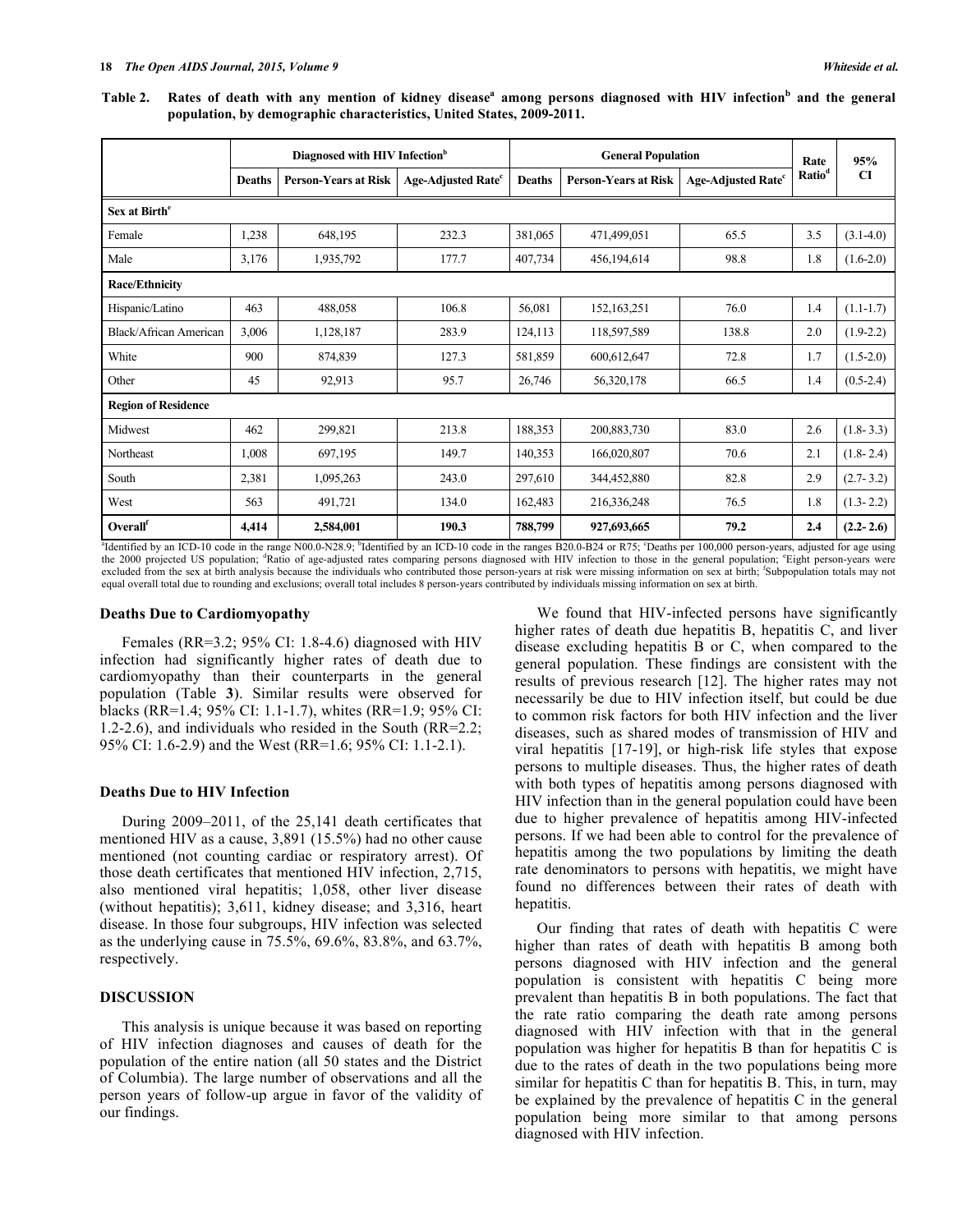Table 3. Rates of death with any mention of ischemic heart disease<sup>a</sup>, heart failure<sup>b</sup>, and cardiomyopathy<sup>c</sup> among persons **diagnosed with HIV infection<sup>d</sup> and the general population, by demographic characteristics, United States, 2009-2011.**

| Rates of Death with Ischemic Heart Disease <sup>a</sup> |               |                                                       |                                                |                           |                                                       |       |         |               |  |  |
|---------------------------------------------------------|---------------|-------------------------------------------------------|------------------------------------------------|---------------------------|-------------------------------------------------------|-------|---------|---------------|--|--|
|                                                         |               | Diagnosed with HIV Infection <sup>b</sup>             |                                                | <b>General Population</b> |                                                       |       | Rate    |               |  |  |
|                                                         | <b>Deaths</b> | Person-Years at Risk   Age-Adjusted Rate <sup>e</sup> |                                                | <b>Deaths</b>             | Person-Years at Risk   Age-Adjusted Rate <sup>e</sup> |       | Ratiof  | 95% CI        |  |  |
| Sex at Birth <sup>g</sup>                               |               |                                                       |                                                |                           |                                                       |       |         |               |  |  |
| Female                                                  | 296           | 648,195                                               | 80.4                                           | 731,452                   | 471,499,051                                           | 123.1 | 0.7     | $(0.5-0.8)$   |  |  |
| Male                                                    | 1,367         | 1,935,792                                             | 108.6                                          | 904,689                   | 456,194,614                                           | 216.3 | 0.5     | $(0.4-0.6)$   |  |  |
| <b>Race/Ethnicity</b>                                   |               |                                                       |                                                |                           |                                                       |       |         |               |  |  |
| Hispanic/Latino                                         | 194           | 488,058                                               | 96.5                                           | 86,693                    | 152,163,251                                           | 124.9 | 0.8     | $(0.5-1.0)$   |  |  |
| <b>Black/African American</b>                           | 732           | 1,128,187                                             | 97.4                                           | 162,861                   | 118,597,589                                           | 184.3 | 0.5     | $(0.4-0.6)$   |  |  |
| White                                                   | 720           | 874,839                                               | 117.0                                          | 1,345,925                 | 600,612,647                                           | 167.5 | 0.6     | $(0.5-0.7)$   |  |  |
| Other                                                   | 17            | 92,913                                                | 31.5                                           | 40,662                    | 56,320,178                                            | 102.0 | 1.0     | $(0.8-1.2)$   |  |  |
| <b>Region of Residence</b>                              |               |                                                       |                                                |                           |                                                       |       |         |               |  |  |
| Midwest                                                 | 203           | 299,821                                               | 98.7                                           | 386,514                   | 200,883,730                                           | 169.4 | 0.6     | $(0.4-0.8)$   |  |  |
| Northeast                                               | 360           | 697,195                                               | 81.3                                           | 343,881                   | 166,020,807                                           | 171.2 | 0.5     | $(0.4-0.6)$   |  |  |
| South                                                   | 797           | 1,095,263                                             | 111.6                                          | 594,918                   | 344,452,880                                           | 165.1 | 0.7     | $(0.6-0.8)$   |  |  |
| West                                                    | 303           | 491,721                                               | 120.5                                          | 310,828                   | 216,336,248                                           | 146.0 | 0.8     | $(0.6-1.1)$   |  |  |
| Overall <sup>h</sup>                                    | 1,663         | 2,584,001                                             | 102.5                                          | 1,636,141                 | 927,693,665                                           | 163.5 | 0.6     | $(0.6-0.7)$   |  |  |
|                                                         |               |                                                       | Rates of Death with Heart Failure <sup>b</sup> |                           |                                                       |       |         |               |  |  |
| Sex at Birth <sup>g</sup>                               |               |                                                       |                                                |                           |                                                       |       |         |               |  |  |
| Female                                                  | 317           | 648,195                                               | 87.7                                           | 467,332                   | 471,499,051                                           | 77.2  | 1.1     | $(0.8-1.1)$   |  |  |
| Male                                                    | 673           | 1,935,792                                             | 57.0                                           | 386,949                   | 456,194,614                                           | 97.3  | 0.6     | $(0.5 - 0.7)$ |  |  |
| Race/Ethnicity                                          |               |                                                       |                                                |                           |                                                       |       |         |               |  |  |
| Hispanic/Latino                                         | 106           | 488,058                                               | 56.4                                           | 36,278                    | 152,163,251                                           | 55.3  | 1.0     | $(0.6-1.4)$   |  |  |
| <b>Black/African American</b>                           | 602           | 1,128,187                                             | 65.9                                           | 79,164                    | 118,597,589                                           | 92.9  | 0.7     | $(0.6-0.8)$   |  |  |
| White                                                   | 270           | 874,839                                               | 70.4                                           | 721,827                   | 600,612,647                                           | 88.5  | $0.8\,$ | $(0.6-1.0)$   |  |  |
| Other                                                   | 12            | 92,913                                                | 34.0                                           | 17,012                    | 56,320,178                                            | 45.3  | 0.7     | $(0.0-1.7)$   |  |  |
| <b>Region of Residence</b>                              |               |                                                       |                                                |                           |                                                       |       |         |               |  |  |
| Midwest                                                 | 104           | 299,821                                               | 115.5                                          | 213,110                   | 200,883,730                                           | 92.6  | 1.2     | $(0.6-1.9)$   |  |  |
| Northeast                                               | 219           | 697,195                                               | 55.6                                           | 158,546                   | 166,020,807                                           | 77.7  | 0.7     | $(0.5-0.9)$   |  |  |
| South                                                   | 497           | 1,095,263                                             | 57.9                                           | 308,032                   | 344,452,880                                           | 86.9  | 0.7     | $(0.5-0.8)$   |  |  |
| West                                                    | 170           | 491,721                                               | 74.4                                           | 174,593                   | 216,336,248                                           | 83.1  | 0.9     | $(0.6-1.2)$   |  |  |
| Overall <sup>h</sup>                                    | 990           | 2584001                                               | 64.9                                           | 854,281                   | 927,693,665                                           | 85.7  | 0.8     | $(0.6-0.9)$   |  |  |
| Rates of Death with Cardiomyopathy <sup>c</sup>         |               |                                                       |                                                |                           |                                                       |       |         |               |  |  |
| Sex at Birth <sup>g</sup>                               |               |                                                       |                                                |                           |                                                       |       |         |               |  |  |
| Female                                                  | 130           | 648,195                                               | 31.4                                           | 56,849                    | 471,499,051                                           | 9.9   | 3.2     | $(1.8-4.6)$   |  |  |
| Male                                                    | 441           | 1,935,792                                             | 26.3                                           | 84,824                    | 456,194,614                                           | 20.0  | 1.3     | $(1.0-1.6)$   |  |  |
| <b>Race/Ethnicity</b>                                   |               |                                                       |                                                |                           |                                                       |       |         |               |  |  |
| Hispanic/Latino                                         | 43            | 488,058                                               | 17.3                                           | 8,579                     | 152, 163, 251                                         | 10.8  | 1.6     | $(0.3-2.9)$   |  |  |
| <b>Black/African American</b>                           | 368           | 1,128,187                                             | 33.4                                           | 22,625                    | 118,597,589                                           | 23.8  | 1.4     | $(1.1-1.7)$   |  |  |
| White                                                   | 149           | 874,839                                               | 25.9                                           | 106,890                   | 600,612,647                                           | 13.7  | 1.9     | $(1.2 - 2.6)$ |  |  |
| Other                                                   | 11            | 92,913                                                | 11.0                                           | 3,579                     | 56,320,178                                            | 8.3   | 1.3     | $(0.4-2.2)$   |  |  |
| <b>Region of Residence</b>                              |               |                                                       |                                                |                           |                                                       |       |         |               |  |  |
| Midwest                                                 | 70            | 299,821                                               | 25.3                                           | 32,284                    | 200,883,730                                           | 14.4  | 1.8     | $(1.0-2.5)$   |  |  |
| Northeast                                               | 89            | 697,195                                               | 20.8                                           | 25,612                    | 166,020,807                                           | 13.1  | 1.6     | $(0.8-2.3)$   |  |  |
| South                                                   | 309           | 1,095,263                                             | 34.3                                           | 55,142                    | 344,452,880                                           | 15.4  | 2.2     | $(1.6-2.9)$   |  |  |
| West                                                    | 103           | 491,721                                               | 21.6                                           | 28,635                    | 216,336,248                                           | 13.4  | 1.6     | $(1.1-2.1)$   |  |  |
| Overall <sup>h</sup>                                    | 571           | 2,584,001                                             | 27.7                                           | 141,673                   | 927,693,665                                           | 14.3  | 1.9     | $(1.6-2.3)$   |  |  |

"Identified by an ICD-10 code in the ranges 120-125; "Identified by an ICD-10 code in the ranges 150; "Identified by an ICD-10 code in the ranges 142; "Identified by an ICD-10 code in the ranges B20.0-B24 or R75; "Deaths p diagnosed with HIV infection to those in the general population; <sup>g</sup>Eight person-years were excluded from the sex at birth analysis because the individuals who contributed those person-years at risk were missing information on sex at birth; <sup>h</sup>Subpopulation totals may not equal overall total due to rounding and exclusions; overall total includes 8 person-years contributed by individuals missing information on sex at birth.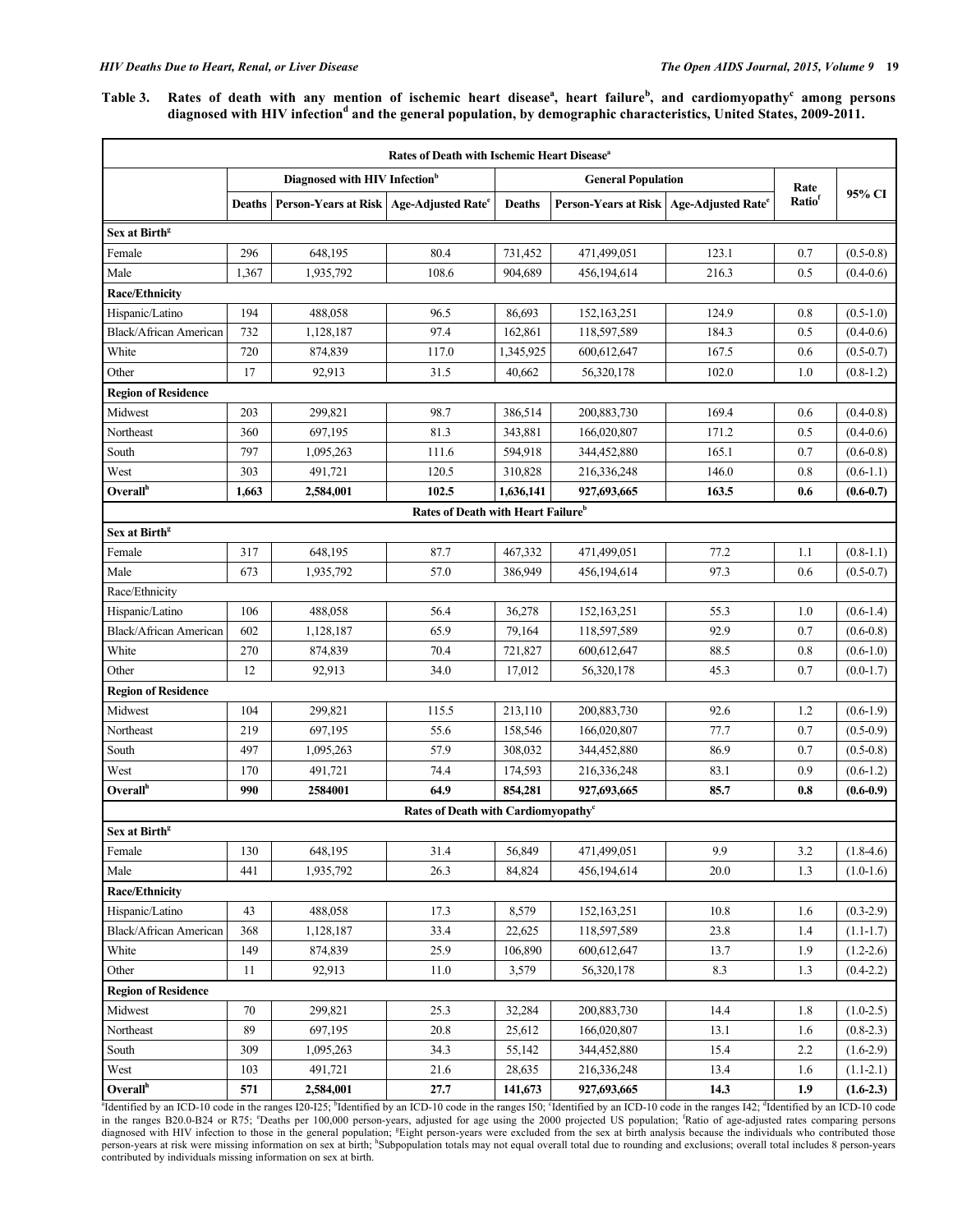Individuals diagnosed with HIV infection had significantly higher rates of death due to kidney disease than their counterparts in the general population for every sexual and racial/ethnic group, and region of residence. These findings are consistent with previous studies that found that kidney disease is more common in HIV-infected individuals [31]. One possible explanation for the increased risk of death due to kidney disease among individuals diagnosed with HIV infection may be HIV-associated nephropathy, some of which may be due to nephrotoxicity of antiretroviral drugs rather than to HIV alone [32, 33].

We also found that females, males, persons in most racial/ethnic groups, and individuals residing in most regions of the country who were diagnosed with HIV infection had significantly lower rates of death due to ischemic heart disease than the general population. This seems to contradict the association of HIV infection with ischemic heart disease found by other studies, such as the finding that highly active antiretroviral therapy was associated with an increase in intima media thickness of the carotid artery [23]. However, previous studies have produced conflicting results regarding whether individuals with HIV infection are more susceptible to ischemic heart disease [34-39].

Males, blacks, and individuals residing in the Northeast or South who were diagnosed with HIV infection had significantly lower rates of heart failure when compared to their counterparts in the general population. The lower rates were found despite age adjustment, and thus are not explained by HIV-infected persons dying younger than the general population. These findings contradict previous studies that found that individuals with HIV infection had an increased risk of death due to heart failure [24, 25]. Other investigators have attributed the increased risk that they found to factors such as increased atherosclerosis due to inflammation [40] or endothelial dysfunction to HIV replication [41, 42].

Females, blacks, whites, and individuals who resided in the South or Midwest who were diagnosed with HIV infection had significantly higher rates of cardiomyopathy than the general population. These results are consistent with previous research which determined that individuals diagnosed with HIV infection had had an increased risk of dying with cardiomyopathy [26]. Previous research has attributed the increased risk of cardiomyopathy to HIV infection of the myocardium, HIV treatment toxicity, opportunistic infections, or nutritional deficiencies [43, 44].

In this analysis, we made full use of the multiple-cause mortality data by counting a disease as a cause of death if there was any mention of it on the death certificate, regardless of whether it was classified as the underlying cause, the immediate cause, an intermediate cause, or only a contributing cause. The alternative of limiting the analysis to underlying causes would have concealed most of the diseases of interest (liver, kidney or heart disease) whenever they and HIV infection were reported together, as HIV was selected as the underlying cause in most such deaths. As an infectious disease, viral hepatitis would have been even more likely to be concealed than the non-infectious diseases, because the ICD-10 rules for selecting the underlying cause state that "any infectious disease …should be considered… a direct consequence of reported HIV disease." Consequently,

even if viral hepatitis initially appeared to be the underlying cause, HIV infection would ultimately have been selected as the underlying cause if HIV infection were reported anywhere on the death certificate, "whether in Part I or Part II. [45]. Alternative approaches, such as review of medical records, laboratory reports, and autopsy results by an independent panel of physicians, have been suggested as ways to recognize the contribution of non-underlying causes to the deaths of persons dying of HIV infection, and possibly to correct errors made by certifiers [46], but these would have been impractical to apply to the large numbers of deaths in our analysis.

This study has some limitations. First, our data on deaths due to liver, kidney, or heart diseases were based on information from death certificates, which is subject to error, especially for deaths without autopsies [47]. Possibly reflective of this, 16% of the deaths in which HIV was mentioned as a cause had no other cause mentioned, which suggests that other causes, such as liver, kidney, or heart disease, may have been under-reported among deaths reported with HIV infection. Second, because all 50 states did not implement name-based HIV reporting until 2008, we did not think it would be worthwhile to investigate national trends in causes of death, as these would have been limited to the short period 2009--2011. However, limiting the study to 2009-2011 enabled us to include all 50 states and the District of Columbia, which made the data nationally representative of individuals diagnosed with HIV infection. This study did not control for some factors that could contribute to heart, liver, or kidney diseases (e.g., smoking, obesity, diabetes, hypertension, hypercholesterolemia). Finally, we did not link the death data with reported cases of HIV infection at the individual level, but instead estimated the number of deaths among persons diagnosed with HIV infection by depending on HIV infection being reported on death certificates. According to the instructions on death certificates, diseases or injuries should not be reported unless they caused or contributed to the death. Thus, if a person diagnosed with HIV infection died of a condition that the certifier thought was not attributable to or aggravated by HIV infection, and HIV infection did not contribute to the death in any other way, then the HIV infection should not have been reported on the death certificate. Consequently, we must have under-counted deaths among persons diagnosed with HIV infection, which reduced our chances of finding higher rates of death with other diseases (e.g., heart diseases) in this population, but we found some higher rates (e.g., with liver and kidney diseases) despite this limitation. Because death certificates were not linked to HIV case reports, we could not determine persons with unreported HIV infection. Therefore, we were unable to perform a sensitivity analysis.

Understanding the relationship between HIV infection and liver, kidney, and heart diseases will enable public health practitioners and physicians to intervene more effectively to address these illnesses and improve health outcomes for individuals diagnosed with HIV infection [11, 12, 19, 23, 48]. This becomes even more important as the percentage of older individuals increases among persons diagnosed with HIV infection. Our findings reemphasize the need for healthcare providers to consider these common diseases that seem unrelated to HIV infection when caring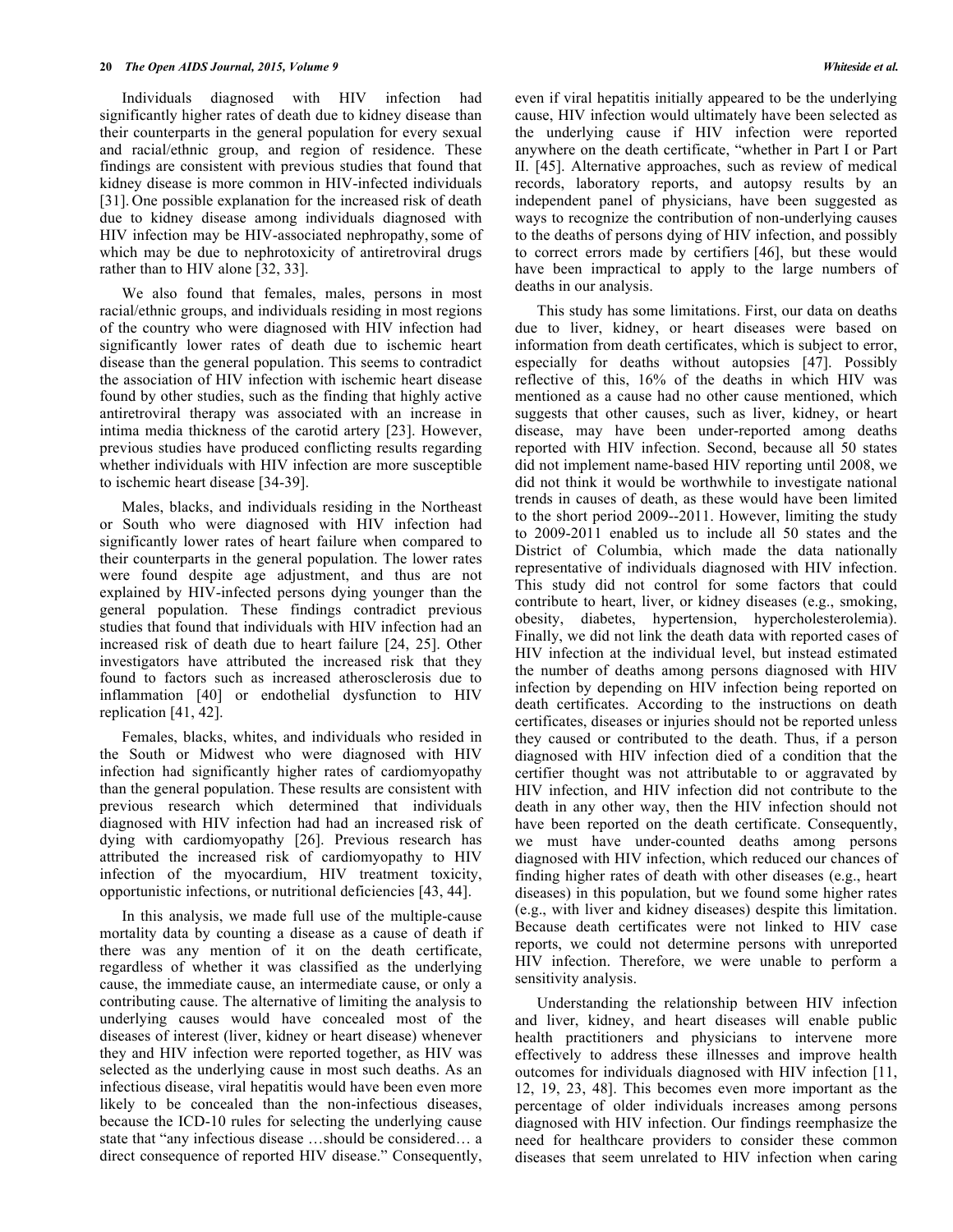#### *HIV Deaths Due to Heart, Renal, or Liver Disease The Open AIDS Journal, 2015, Volume 9* **21**

for patients with HIV infection. These findings also highlight the need to further explore the effect that chronic HIV infection and concurrent infection with liver, kidney, or heart disease has in the long term health of women.

# **CONFLICT OF INTEREST**

The authors confirm that this article content has no conflict of interest.

#### **ACKNOWLEDGEMENTS**

Declared none.

# **DISCLAIMER**

The findings and conclusions in this paper are those of the authors and do not necessarily represent the views of the Centers for Disease Control and Prevention

# **REFERENCES**

- [1] Wada N, Jacobson LP, Cohen M, French A, Phair J, Munoz A. Cause-specific life expectancies after 35 years of age for human immunodeficiency syndrome-infected and human immunodeficiency syndrome-negative individuals followed simultaneously in long-term cohort studies, 1984-2008. Am J Epidemiol 2013;  $177(2)$ : 116-25.
- [2] Aldaz P, Moreno-Iribas C, Egues N, *et al*. Mortality by causes in HIV-infected adults: comparison with the general population. BMC Public Health 2011; 11: 1-8.
- [3] Smit C, Geskus R, Walker S, *et al*. Effective therapy has altered the spectrum of cause-specific mortality seroconversion. AIDS 2006; 20(5): 741-9.
- [4] May M, Sterne JA, Sabin C, *et al*. Prognosis of HIV-1-infected patients up to 5 years after initiation of HAART: collaborative analysis of prospective studies. AIDS 2007; 21(9): 1185-97.
- [5] Hessol NA, Kalinowski A, Benning L, *et al*. Mortality among participants in the Multicenter AIDS Cohort Study and the Women's Interagency HIV Study. Clin Infect Dis 2007; 44(2): 287-94.
- [6] French AL, Gawel SH, Hershow R, *et al*. Trends in mortality and causes of death among women with HIV in the United States: a 10 year study. J Acquir Immune Defic Syndr 2009; 51(4): 399-406.
- [7] Cohen M, French AL, Benning L, *et al.* Causes of death among women with Human Immunodeficiency Virus infection in the era of combination antiretroviral therapy. Am J Med 2002; 113(2): 91- 8.
- [8] Floyd S, Marston M, Baisley K, *et al.* The effect of antiretroviral therapy provision on all-cause, AIDS and non-AIDS mortality at the population level - a comparative analysis of data from four settings in Southern and East Africa. Trop Med Int Health 2012; 17(8): E84-E93.
- [9] Selik RM, Byers RH, Dworkin MS. Trends in disease reported on U.S. death certificates that mentioned HIV infection, 1987-1999. J Acq Immunde Defic Synd 2002; 29: 378-87.
- [10] Adih W, Selik RM, Hu X. Trends in Diseases Reported on US Death Certificates That Mentioned HIV Infection, 1996-2006. J Int Assoc Phys AIDS Care 2011; 10(1): 5-11.
- [11] Boccara F, Lang S, Meuleman C*, et al.* HIV and Coronary Heart Disease Time for Understanding. J Coll Cardiol 2013; 61(5): 511- 23.
- [12] Islam FM, Wu J, Jansson J, Wilson DP. Relative risk of renal disease among people living with HIV: a systematic review and meta-analysis. BMC Public Health 2012; 12(234): 1-15.
- [13] Glesby M. Coronary Heart Disease Risk. In: Coffey S, Ed. Guide for HIV/AIDS Clinical Care, 2011. Rockville, MD: US Department of Health and Human Services 2011; pp. 339-42.
- [14] Tiu A. Renal Disease. In: Coffey S, Ed. Guide for HIV/AIDS Clinical Care, 2011. Rockville, Md: US Department of Health and Human Services, 2011; pp. 343-56.
- 
- [15] Saves M, Cheˆne G, Ducimetie`re P, *et al*. Risk factors for coronary heart disease in patients treated for human immunodeficiency virus compared with the general population. Clin Infect Dis 2003; 37: 292-8.
- [16] Lang S, Mary-Krause M, Cotte L, *et al.* Increased risk of myocardial infarction in HIV-infected patients in France, relative to the general population. AIDS 2010; 24: 1228-30.
- [17] Kellerman SE, Hanson DL, McNaghten AD, *et al.* Prevalence of chronic hepatitis B and incidence of acute hepatitis B infection in Human Immunodeficiency Virus-infected subjects. J Infect Dis 2003; 188: 571-7.
- [18] Weber R, Sabin CA, Friis-Moller N, *et al*. Liver-related deaths in persons infected with the Human Immunodeficiency Virus: The DAD Study. Arch Intern Med 2006; 166: 1632-41.
- [19] Chun HM, Mesner O, Thio CT. HIV outcomes in Hepatitis B virus coinfected individuals on HAART. J Acquir Immune Defic Syndr 2014; 66(2): 197-205.
- [20] Chen T-Y, Ding El, Seage III, GR, *et al*. Meta-analysis: Increased mortality associated with hepatitis C in HIV-infected persons is unrelated to HIV disease progression. Clin Infect Dis 2009; 49(10): 1605-15.
- [21] Anderson KB, Guest JL, Rimland D. Hepatitis C virus coinfection increases mortality in HIV-infected patients in highly active antiretroviral therapy era: Data from the HIV Atlanta cohort study. Clin Infect Dis 2004; 39(10): 1507-13.
- [22] Piroth L. Coinfection with hepatitis C virus and HIV: More than double trouble. Clin Infect Dis 2009; 49(4): 623-5.
- [23] Seminari E, Pan A, Voltini G, *et al*. Assessment of atherosclerosis using carotid ultrasonography in a cohort of HIV-positive patients treated with protease inhibitors. Atherosclerosis 2002; 162: 433-8.
- [24] Lipshultz SE. The cardiovascular manifestations of HIV infection. Dialogues Cardiovasc Med 2007; 12(1): 5.
- [25] Fisher SD, Lipshultz SE. Epidemiology of cardiovascular involvement in HIV disease and AIDS. Ann NY Acad Sci 2001;  $946:13-22.$
- [26] Crum NF, Riffenburgh RH, Wegner S, *et al*. Comparisons of causes of death and mortality rates among HIV-infected persons: analysis of the pre-, early, and late HAART (highly active antiretroviral therapy) eras. J Acquir Immune Defic Syndr 2006; 41: 194-200.
- [27] Song R, Green TA. An improved approach to accounting for reporting delay in case surveillance systems. JP J Biostat 2012; 7(1): 1-14.
- [28] National Center for Health Statistics. July 1, 2000-July 2009 revised bridged-race intercensal population estimates. http://www. cdc.gov/nchs/nvss/bridged\_race.htm [Accessed: September 9, 2012].
- [29] National Center for Health Statistics. Vintage 2010 bridged-race postcensal population estimates. http://www.cdc.gov/nchs/nvss/ bridged race.htm. Accessed September 9, 2012.
- [30] Klein RJ, Schoenborn CA. Age adjustment using the 2000 projected U.S. population. Healthy People Statistical Notes, no. 20. Hyattsville, Maryland: National Center for Health Statistics. January 2001.
- [31] Beckley M, Marben W, Betz C, *et al.* End-stage renal disease and dialysis in HIV-positive patients: observations from a long-term cohort study with a follow-up of 22 years. HIV Med 2013; 14: 127- 35.
- [32] Fine DM, Perazella MA, Lucas GM, *et al*. Kidney biopsy in HIV: beyond HIV-associated nephropathy. Am J Kidney Dis 2008; 51(3): 504-14.
- [33] Kumar N, Perazella MA. Differentiating HIV-associated nephropathy from antiretroviral drug-induced nephropathy: A clinical challenge. Curr HIV/AIDS Rep 2014; 11(3): 202-11.
- [34] Bozzette SA, Ake CF, Tam HK, *et al*. Cardiovascular and cerebrovascular events in patients treated for human immunodeficiency virus infection. N Engl J Med 2003; 348: 702-10.
- [35] Currier JS, Taylor A, Boyd F, *et al*. Coronary heart disease in HIVinfected individuals. J Acquir Immune Defic Syndr 2003; 33: 506-12.
- [36] Friis-Moller N, Sabin CA, Weber R, *et al*. Combination antiretroviral therapy and the risk of myocardial infarction. N Engl J Med 2003; 349: 1993-2003.
- [37] Holmberg SD, Moorman AC, Williamson JM, *et al*. Protease inhibitors and cardiovascular outcomes in patients with HIV-1. Lancet 2002; 360: 1747-8.